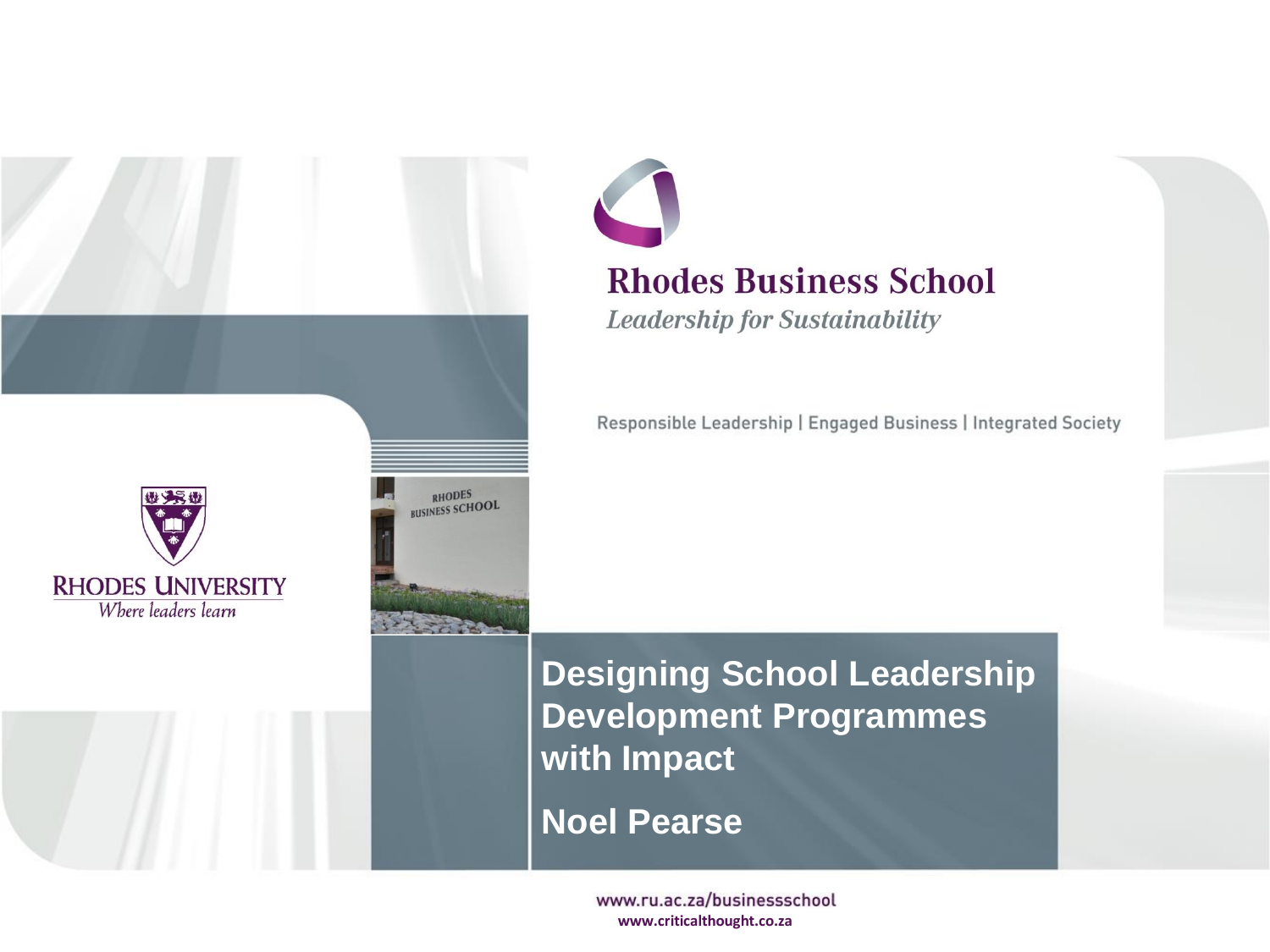## Agenda

- Education Context of South Africa and Grahamstown
- Context for Leadership Development
- Principles of Design for the School Leadership Development Programme
- Conclusion & Recommendations

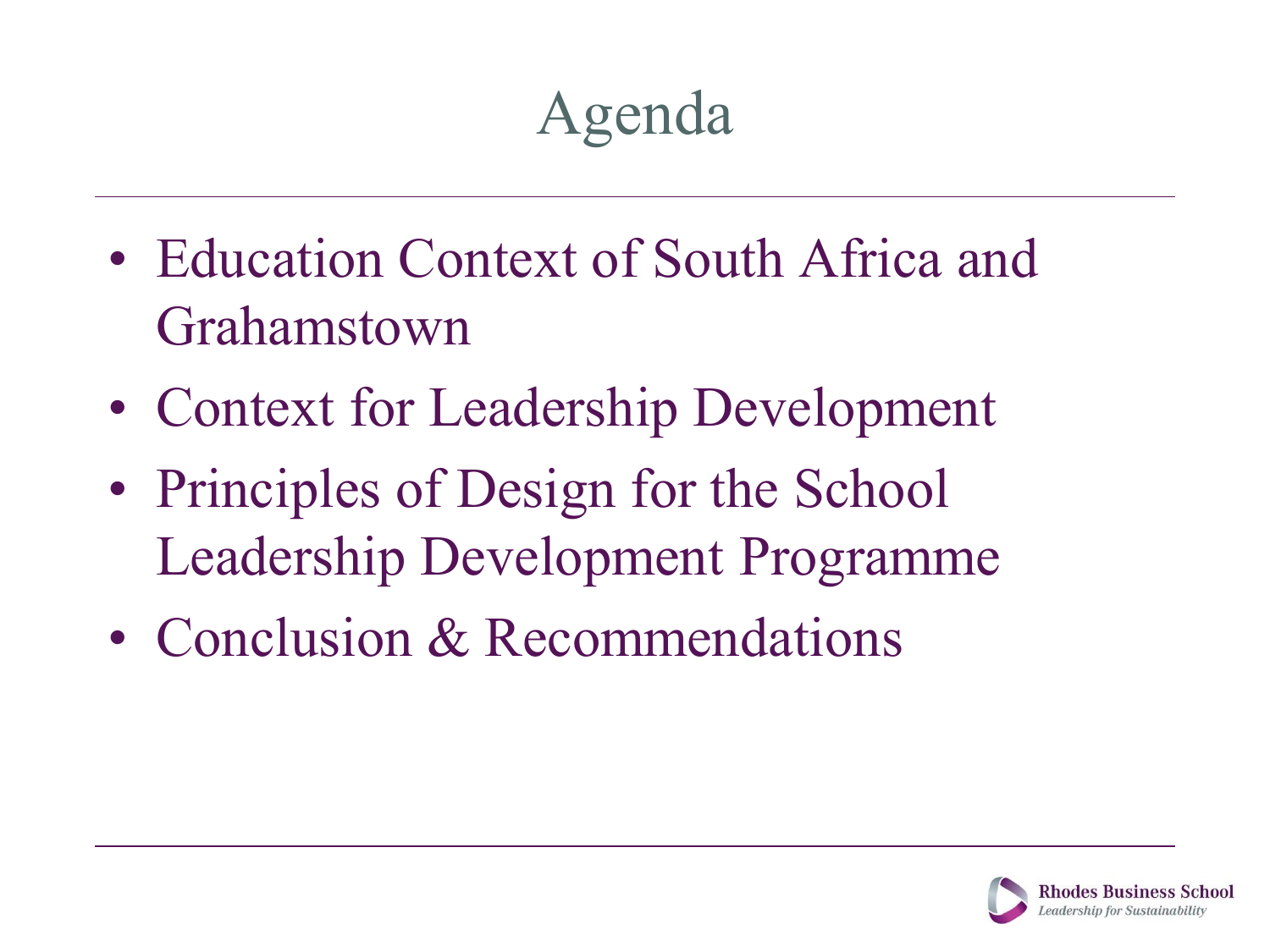#### Education Context of South Africa

- Policies that support education for social transformation, poverty alleviation and the uplifting of human dignity
- Implementation and operation problematic – 80% of Schools Dysfunctional

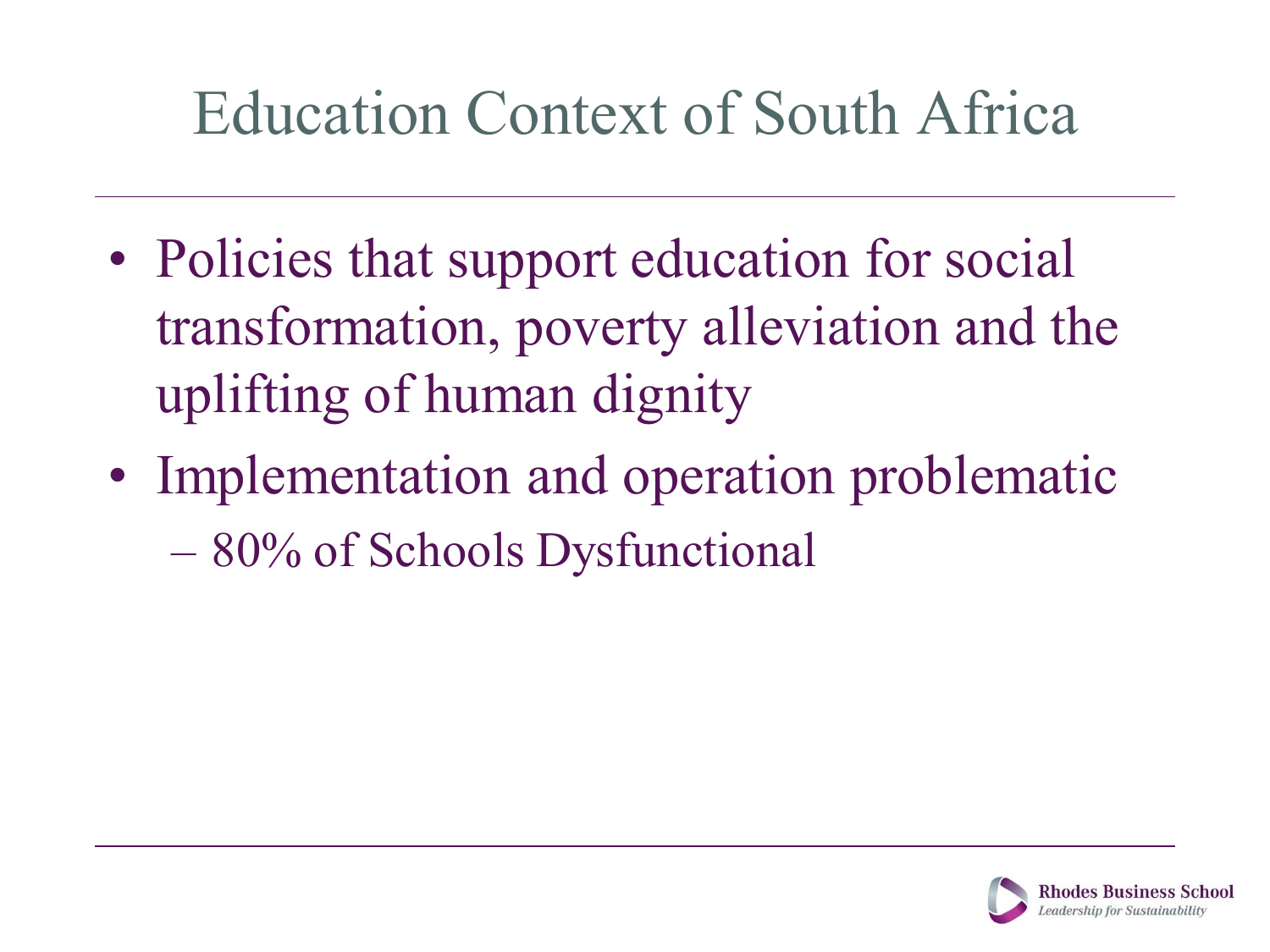Trends in International Mathematics and Science Study (TIMSS) reports

• Poor performance in Mathematics, Science and Technology

table 1: Summary of South African Performance on 2015 TIMSS

| <b>International Benchmark</b> | Grade 5                 | Grade 9 |         |
|--------------------------------|-------------------------|---------|---------|
|                                | Mathematics Mathematics |         | Science |
| Advanced (>625)                | 1%                      | 1%      | 1%      |
| High (550-625)                 | 4%                      | -3%     | 4%      |
| Intermediate (475-550)         | 12%                     | 10%     | 9%      |
| Low(400-475)                   | 22%                     | 21%     | 18%     |
| Potentials (325-400)           | 28%                     | 35%     | 28%     |
| Not Achieved (<325)            | 33%                     | 31%     | 40%     |

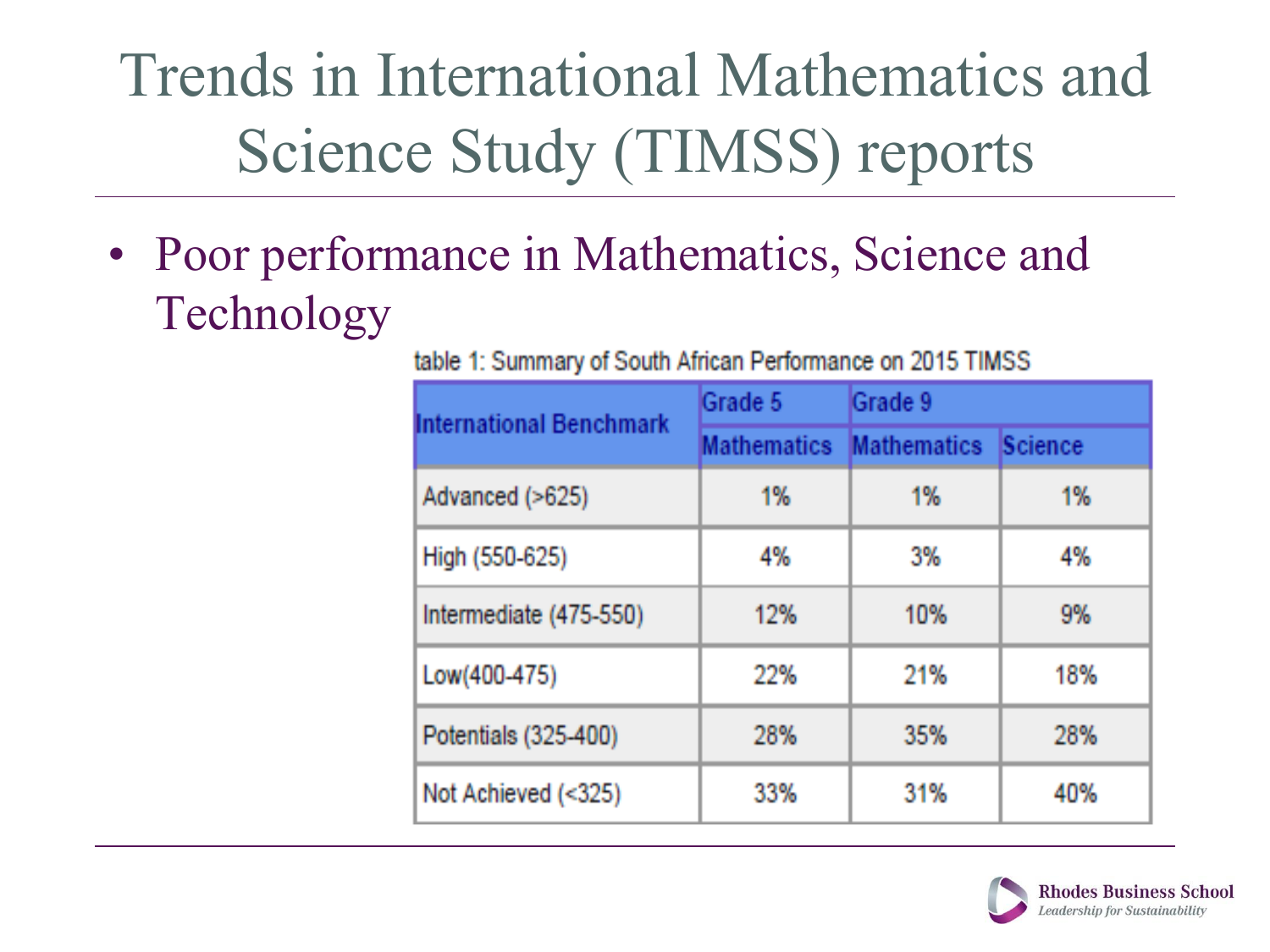#### At the School Exit Point

- Of the Grade 2s who reached Grade 12 in 2013:
	- Only 20% wrote Mathematics
- Only 5% of the original cohort passed. with a D-symbol (i.e. 50%) or higher



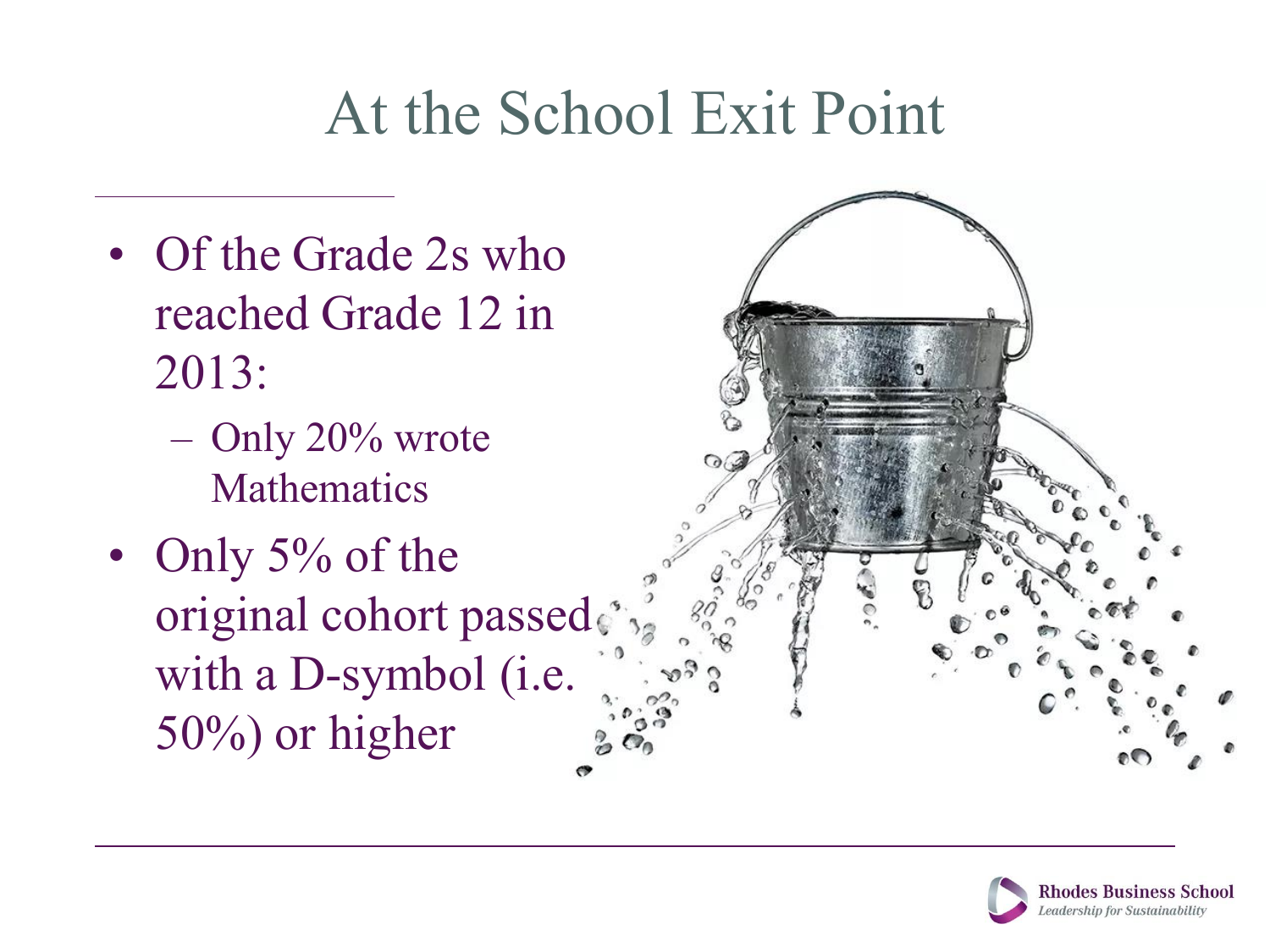#### Grahamstown inequalities

- Of the approximately 1 000 children entering **no-fee** Grade 1 classrooms each year
- Only 60 will complete Grade 12 with a Bachelor-level pass



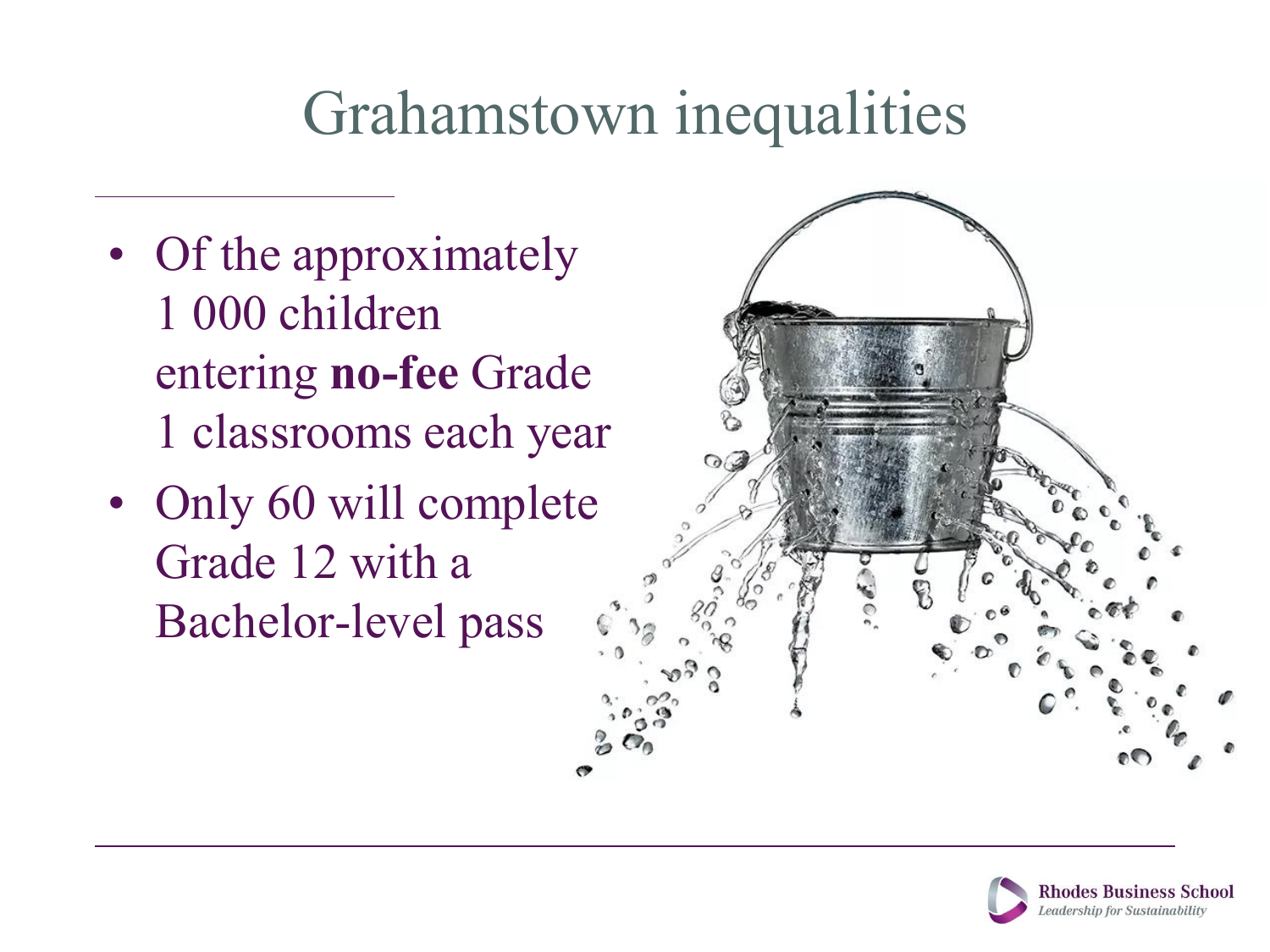Effective leadership at school level is essential for school performance

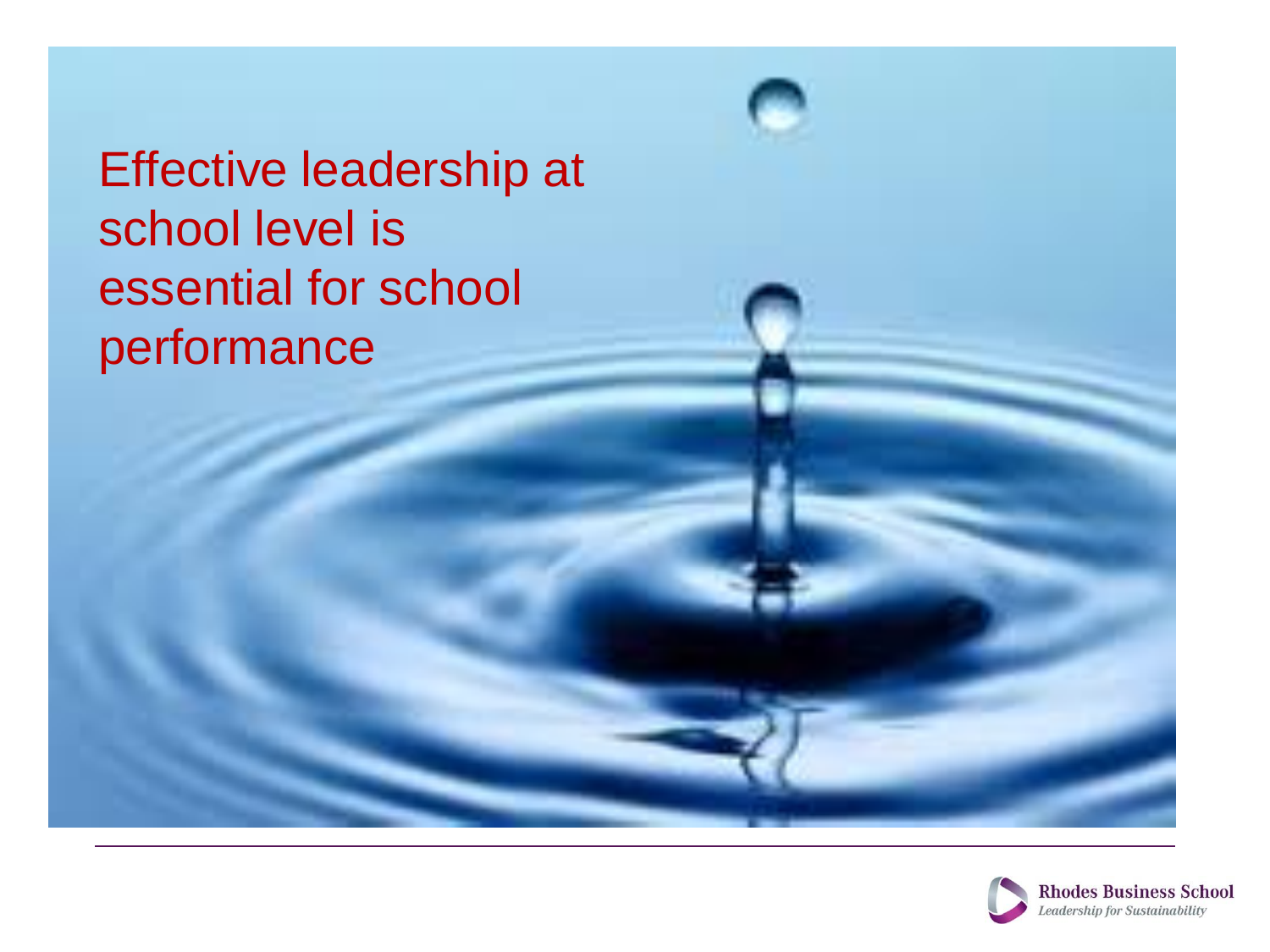# Developing School Leadership

- Critical areas that the senior school leader has to fulfil:
	- 1. Leading teaching and learning in the school
	- 2. Shaping the direction and development of the school
	- 3. Managing the quality of teaching and learning, and securing accountability
	- 4. Developing and empowering self and others
	- 5. Managing the school as an organisation
	- 6. Working with and for the community
	- 7. Managing human resources (staff) in the school
	- 8. Managing and advocating extramural activities

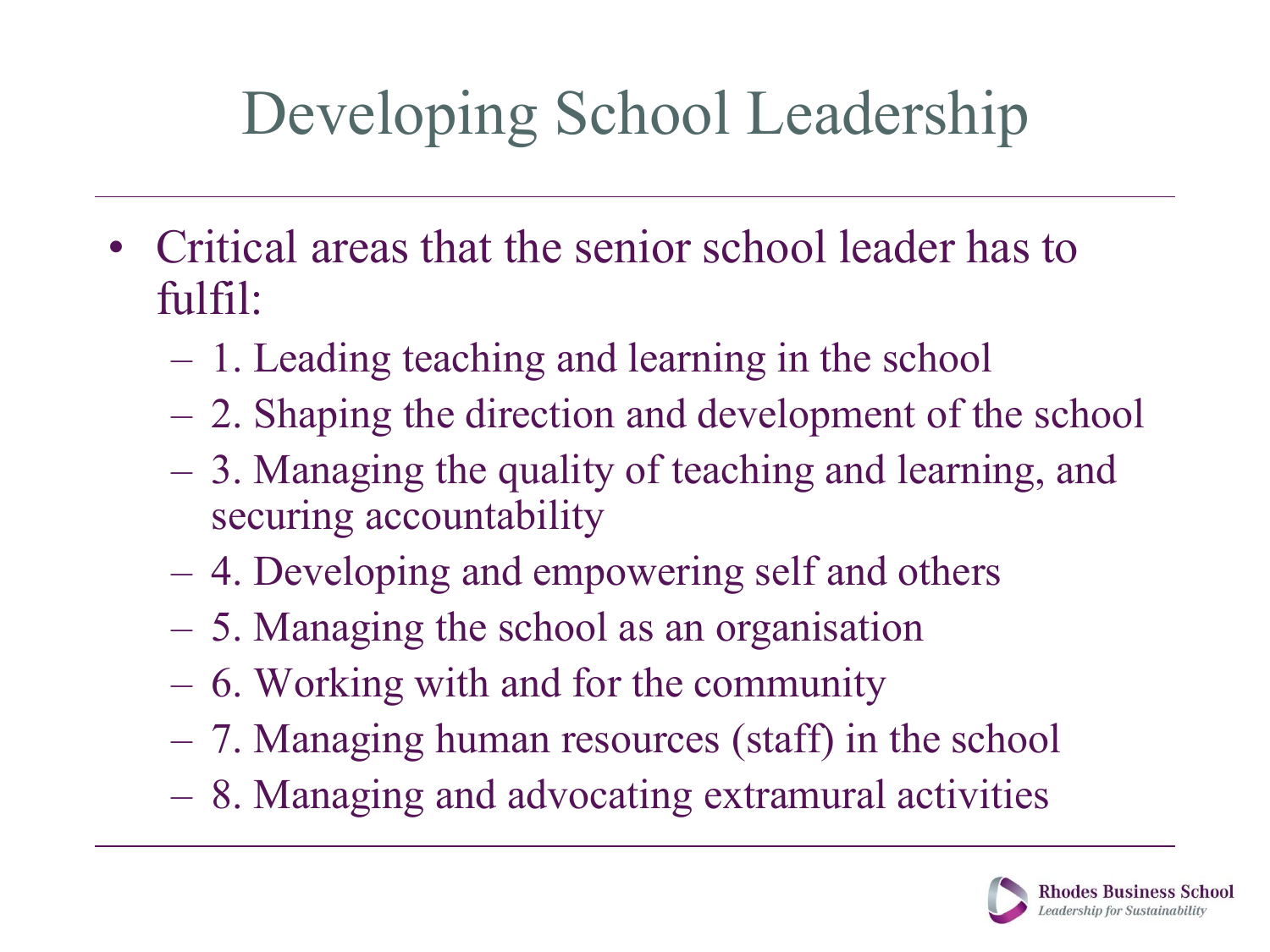### Context for Leadership Development

- 1. Leadership rather than management
	- change agents
	- Sustainability and crisis management
	- Strategic and organisational/operational leadership
	- Stakeholder approach
- 2. Distributed approaches to leadership
	- Complexity and Burden of leadership
- 3. Loneliness and accountability of leadership
- 4. (Individual) leader development **and** (collective) leadership development

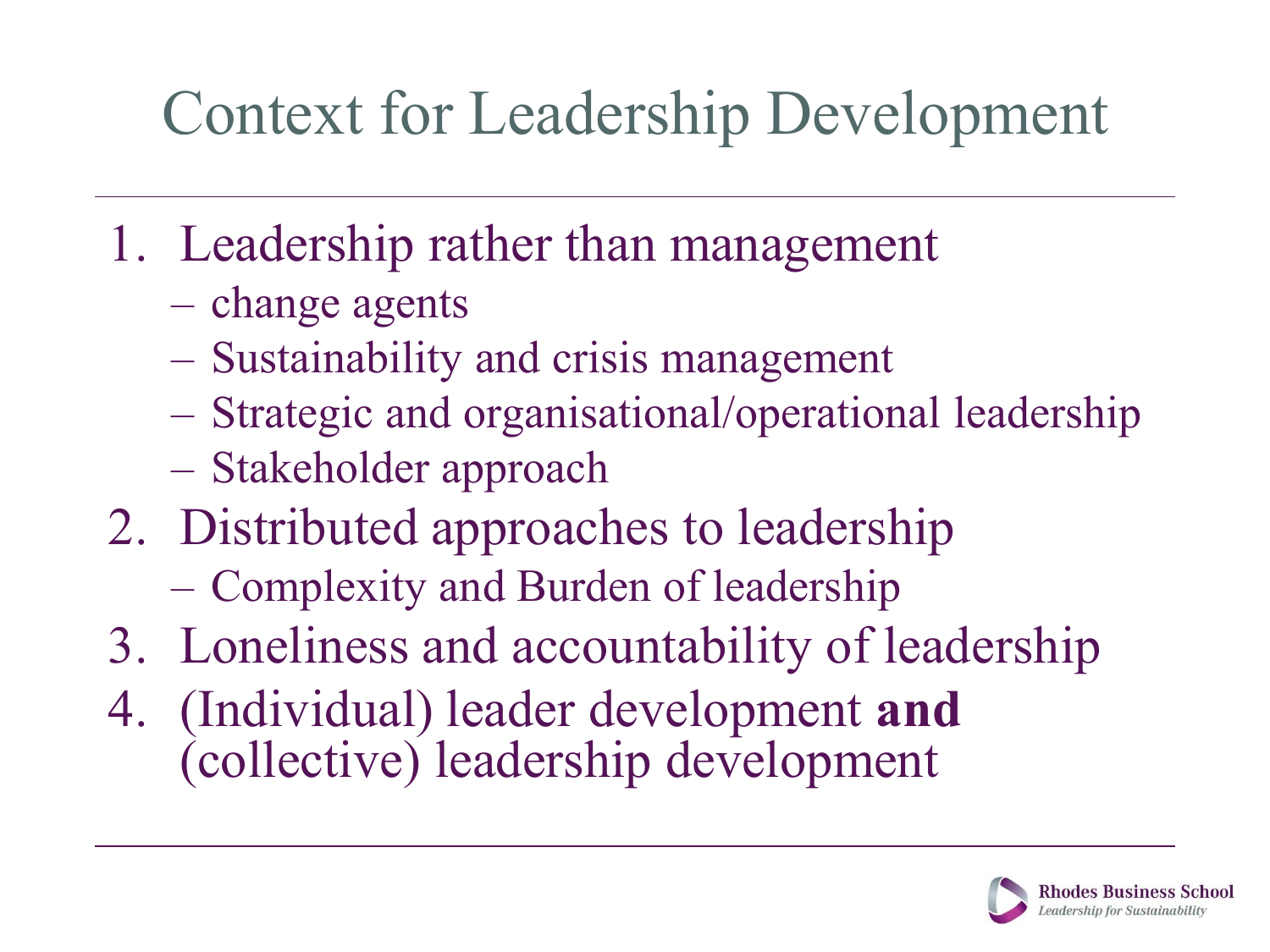Principles of Design for the School Leadership Development Programme

- 1. Relevant content and teaching and learning experience
- 2. Promoting Radical behaviour supportive of change and excellence
- 3. Relational components of leadership
- 4. Responsible and reflective leadership practice
- 5. Rounded leadership development

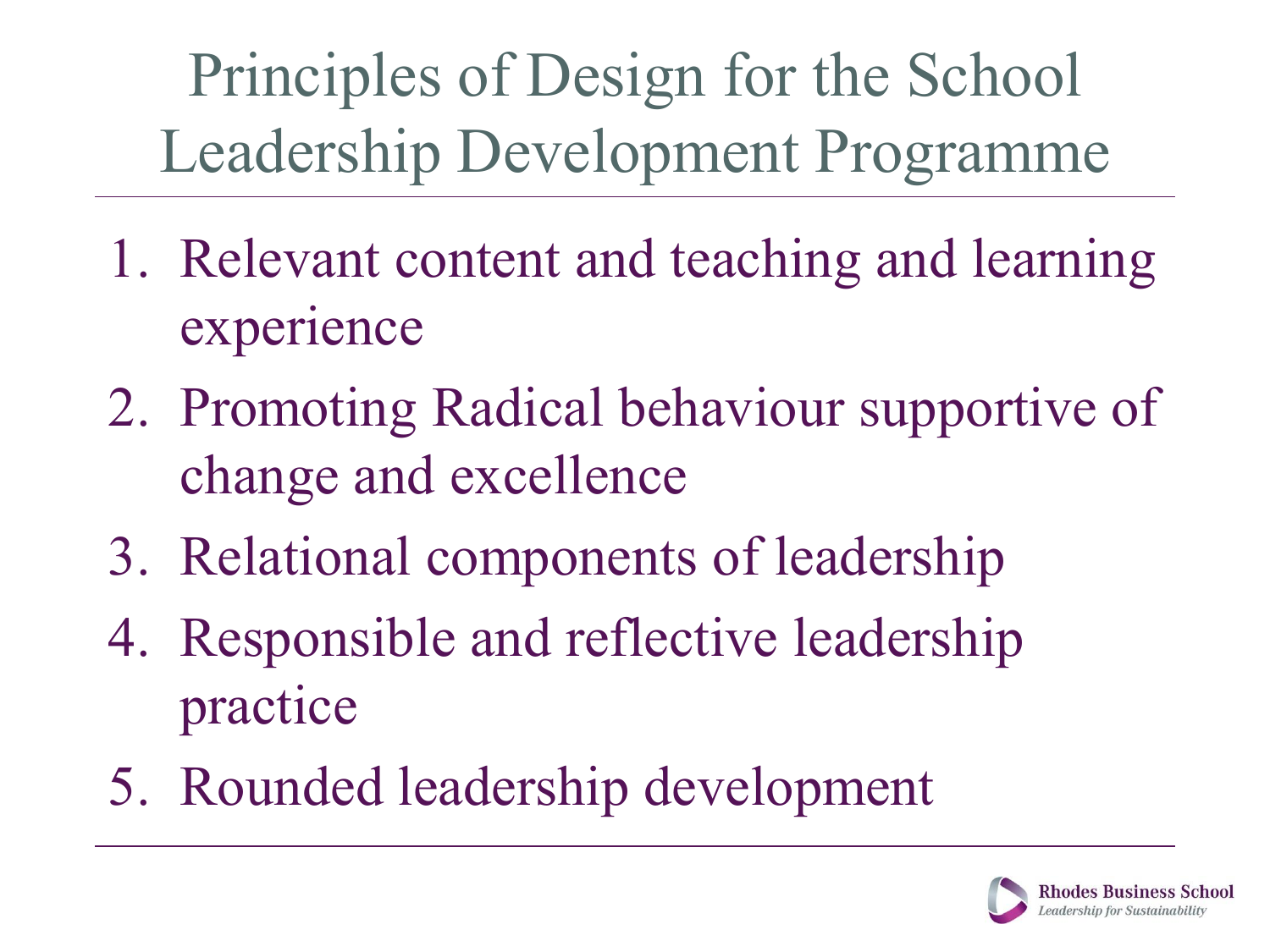# Relevant content and teaching and learning experience

- Problem based learning
- Leadership in context



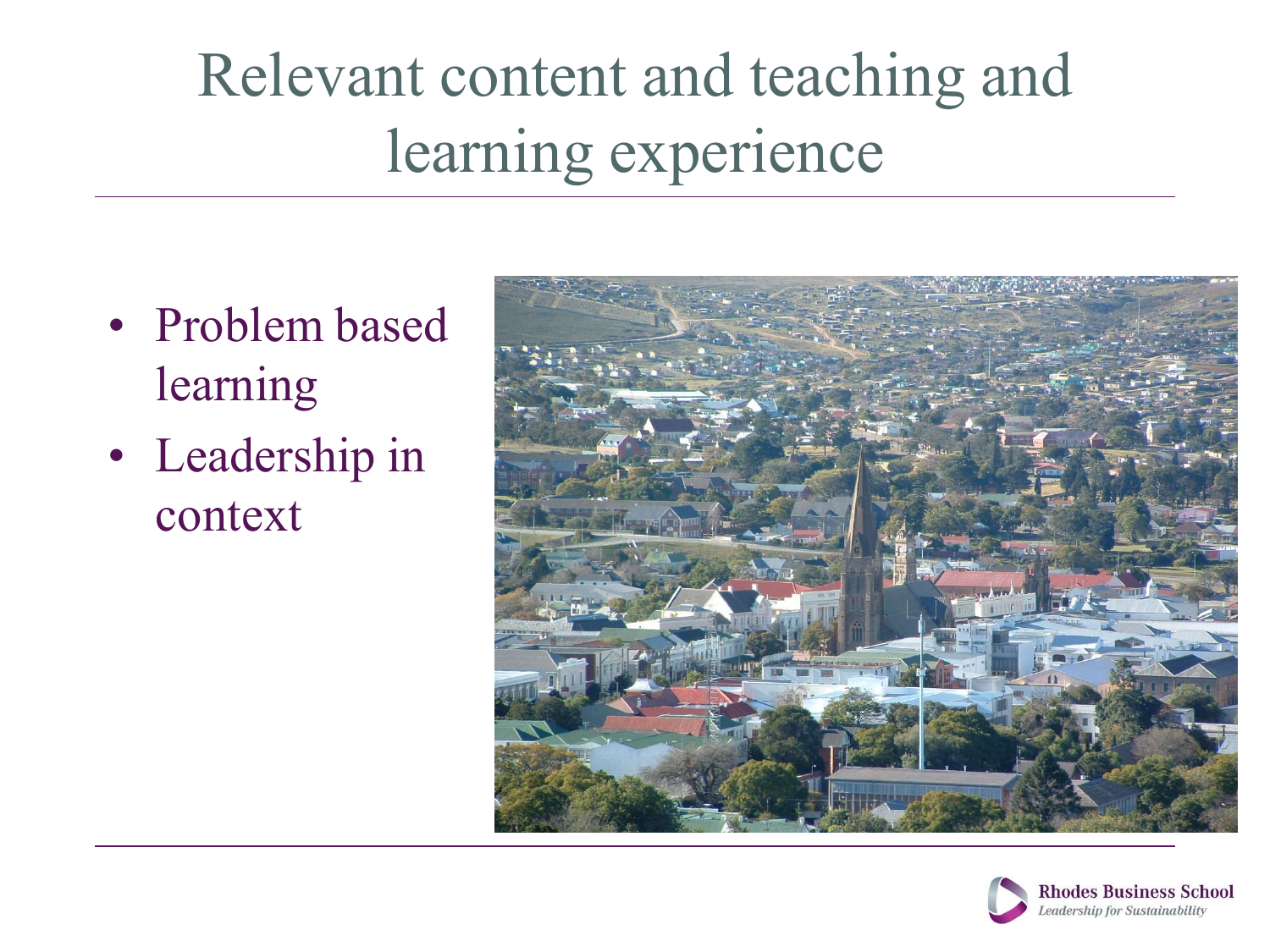# Promoting Radical behaviour supportive of change and excellence

- Strategic leadership
- Performance management
- Strategy implementation
- Change management

| į. |
|----|
| P. |
| Eh |

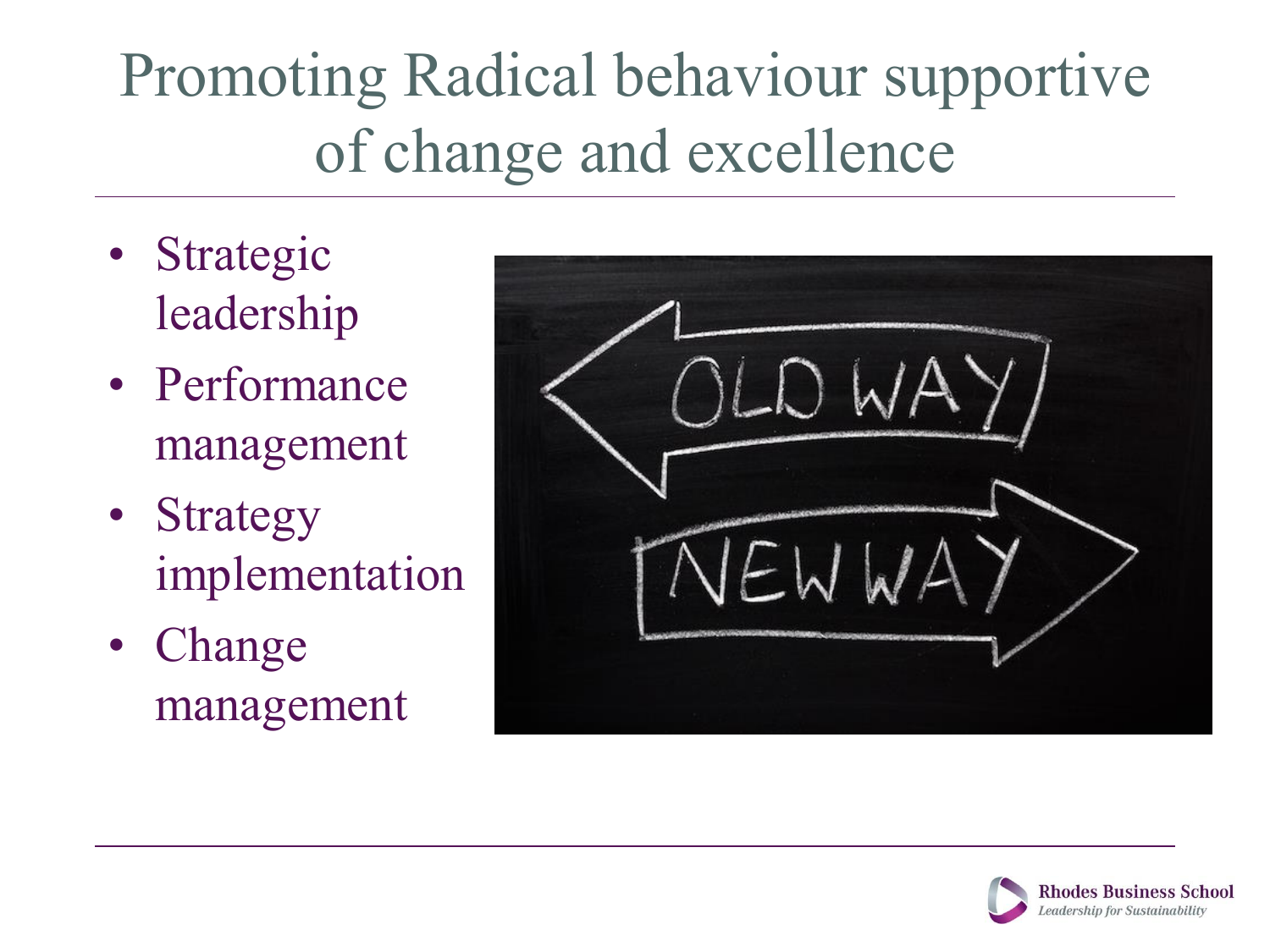### Relational components of leadership

- Social network and community of practice
- Developmental networks
- Collegiality

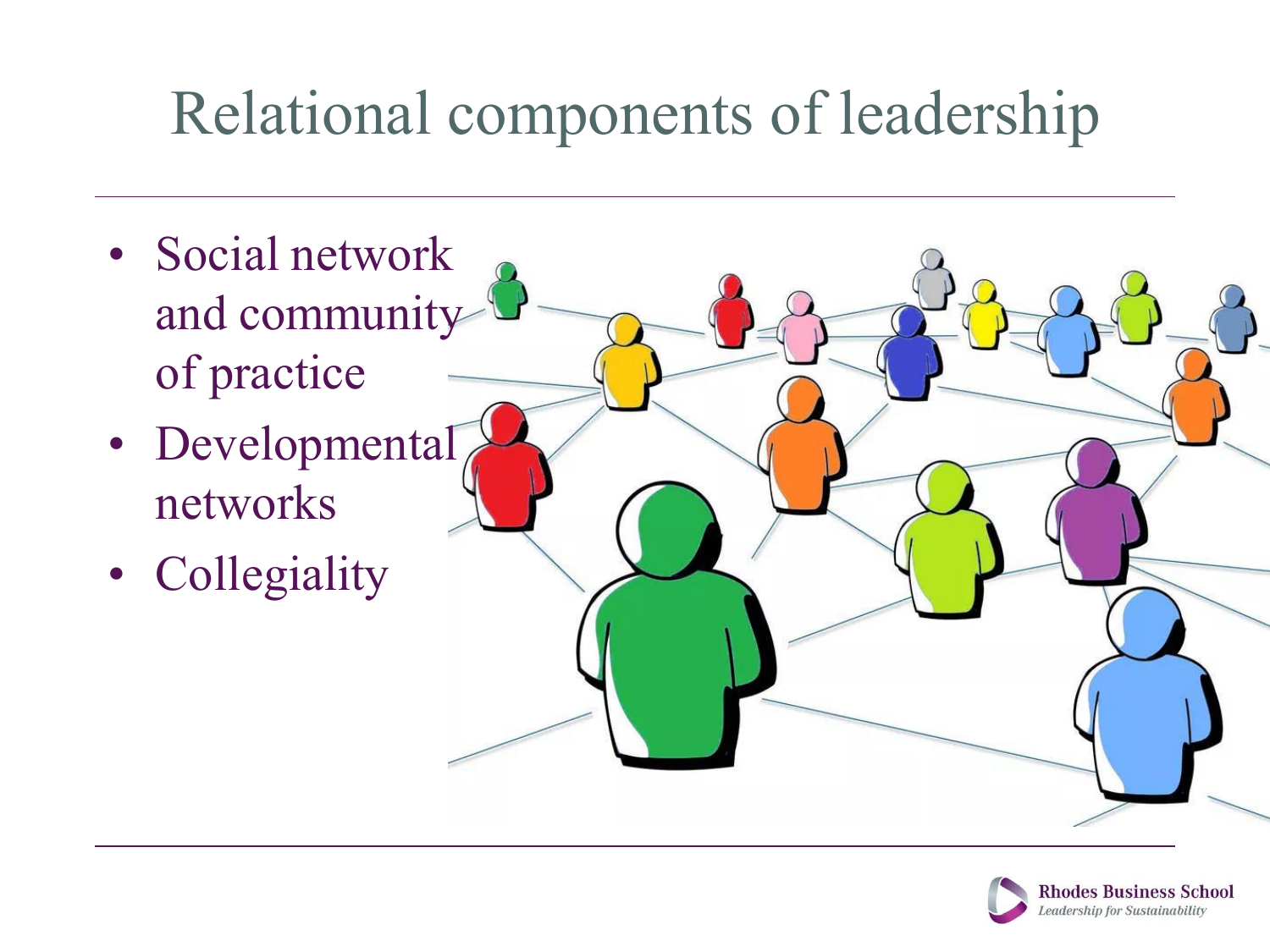# Responsible and reflective leadership practice

- Responsible leadership
- Self-directed learning
- Authentic leadership



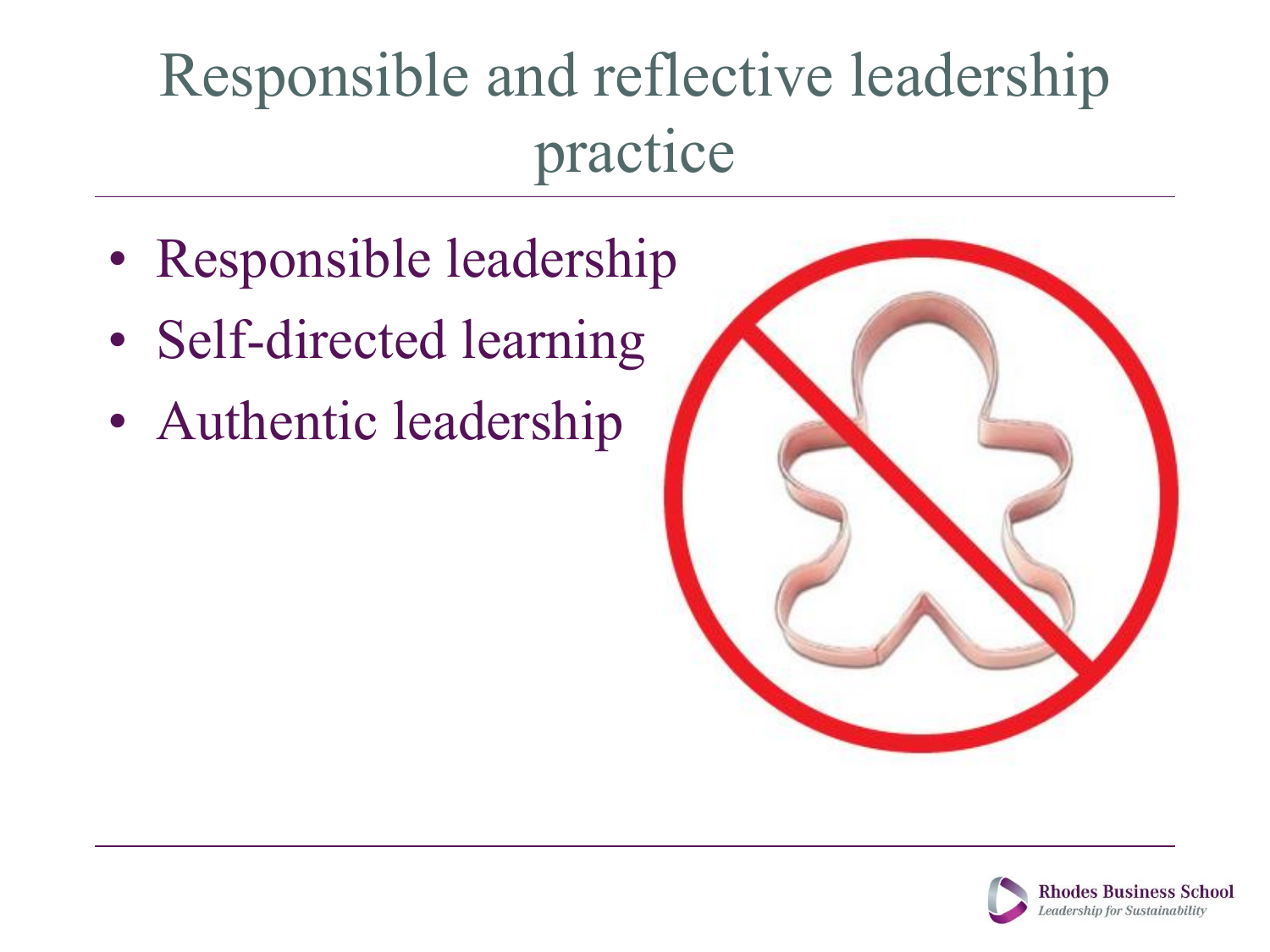#### Rounded leadership development



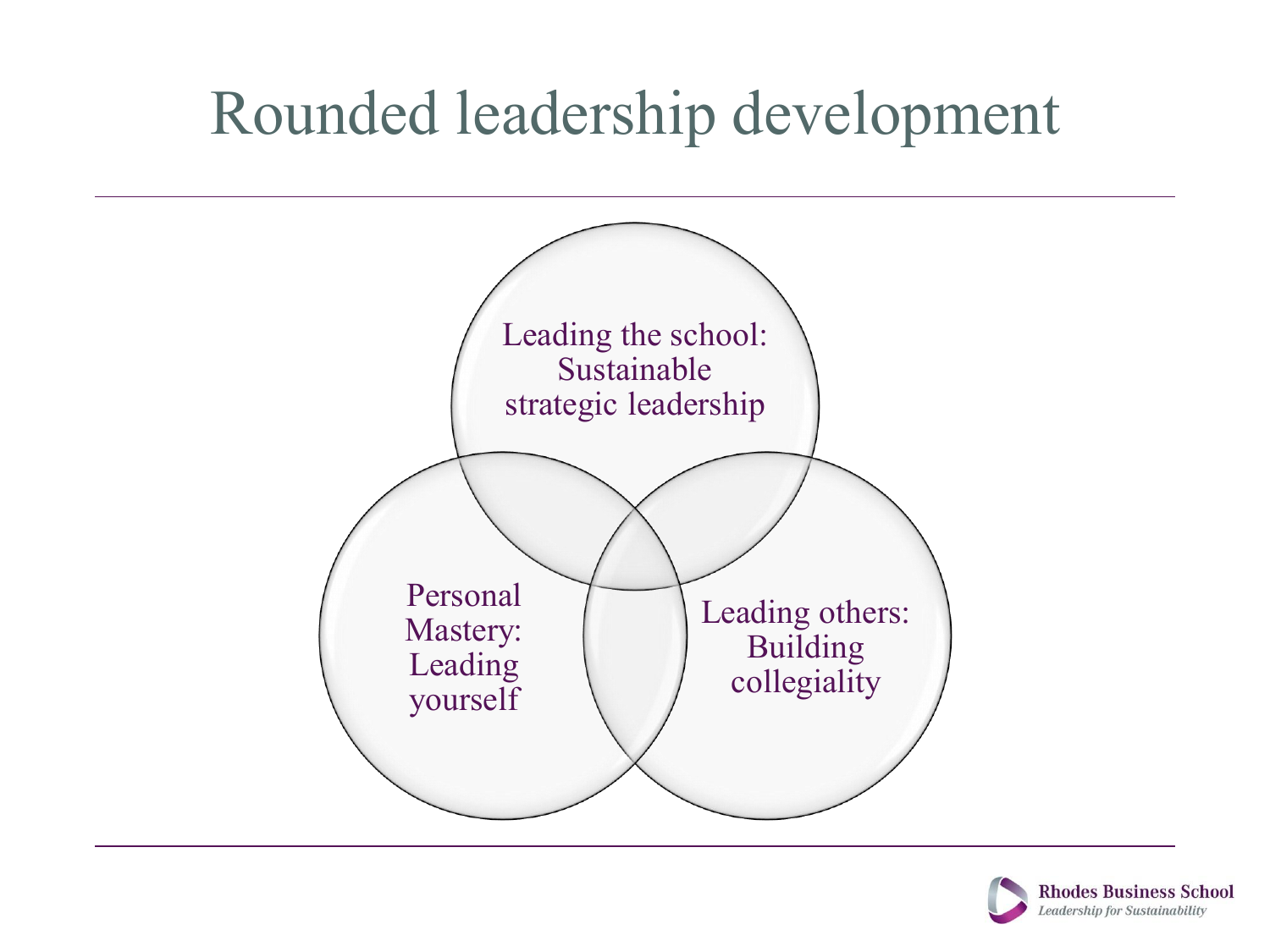### Conclusion & Recommendations

- Customisation according to the context shaped effective course design
- Future courses
	- Two cohorts
		- Members of the school management team
		- Local officials of the Department of Basic Education
		- Combined sessions and others separately but in parallel